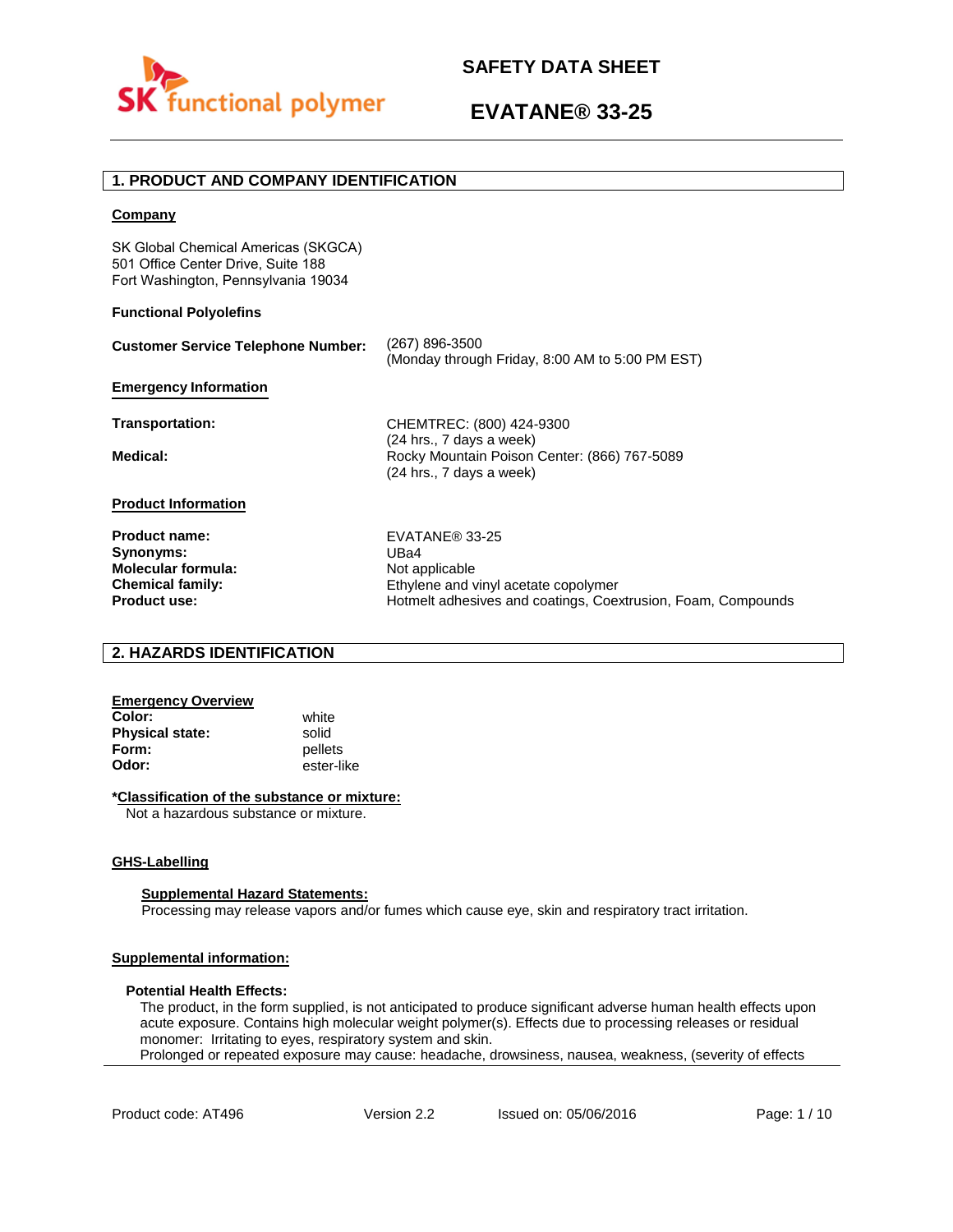

depends on extent of exposure).

### **Other:**

Handle in accordance with good industrial hygiene and safety practice. (pellets/granules) This product may release fume and/or vapor of variable composition depending on processing time and temperature. Hazardous decomposition products may include confirmed or suspected carcinogens.

## **3. COMPOSITION/INFORMATION ON INGREDIENTS**

| <b>Chemical Name</b>                              | CAS-No.    | Wt/Wt    | <b>GHS Classification**</b>     |
|---------------------------------------------------|------------|----------|---------------------------------|
| Acetic acid ethenyl ester, polymer with<br>ethene | 24937-78-8 | $< 99\%$ | Not classified                  |
| Acetic acid ethenyl ester                         | 108-05-4   | $0.5 \%$ | H332, H335, H225, H351,<br>H411 |

\*\*For the full text of the H-Statements mentioned in this Section, see Section 16.

## **4. FIRST AID MEASURES**

### **4.1. Description of necessary first-aid measures:**

### **Inhalation:**

If inhaled, remove victim to fresh air.

### **Skin:**

In case of contact, immediately flush skin with plenty of water. If molten polymer gets on the skin, cool rapidly with cold water. Do not peel solidified product off the skin. Obtain medical treatment for thermal burns. Remove material from clothing. Wash clothing before reuse. Thoroughly clean shoes before reuse.

### **Eyes:**

Immediately flush eye(s) with plenty of water. Obtain medical treatment for thermal burns.

### **Ingestion:**

If swallowed, DO NOT induce vomiting. Get medical attention. Never give anything by mouth to an unconscious person.

### **4.2. Most important symptoms/effects, acute and delayed:**

For most important symptoms and effects (acute and delayed), see Section 2 (Hazard Statements and Supplemental Information) and Section 11 (Toxicology Information) of this SDS.

### **4.3. Indication of immediate medical attention and special treatment needed, if necessary:**

Product code: AT496 Version 2.2 Issued on: 05/06/2016 Page: 2/10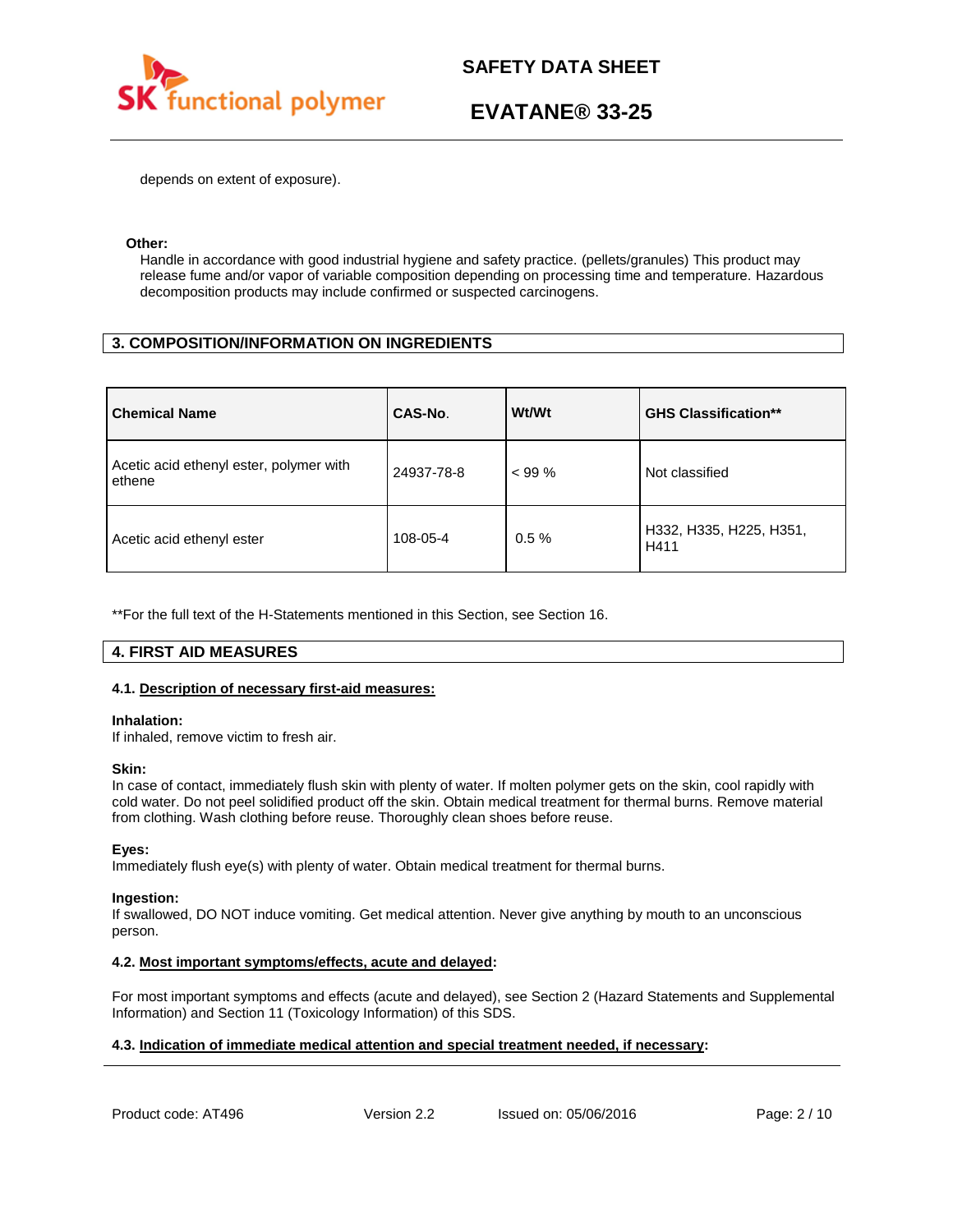

Unless otherwise noted in Notes to Physician, no specific treatment noted; treat symptomatically.

## **5. FIREFIGHTING MEASURES**

### **Extinguishing media (suitable):**

Water spray, Carbon dioxide (CO2), Foam

### **Protective equipment:**

Fire fighters and others who may be exposed to products of combustion should wear full fire fighting turn out gear (full Bunker Gear) and self-contained breathing apparatus (pressure demand / NIOSH approved or equivalent).

### **Further firefighting advice:**

Fire fighting equipment should be thoroughly decontaminated after use.

### **Fire and explosion hazards:**

When burned, the following hazardous products of combustion can occur: Carbon oxides Hazardous organic compounds Acetic acid

### **6. ACCIDENTAL RELEASE MEASURES**

### **Personal precautions, Emergency procedures, Methods and materials for containment/clean-up:**

Prevent further leakage or spillage if you can do so without risk. Ventilate the area. Sweep up and shovel into suitable properly labeled containers for prompt disposal. Possible fall hazard – floor may become slippery from leakage/spillage of product. Avoid dispersal of spilled material and runoff and contact with soil, waterways, drains and sewers. Consult a regulatory specialist to determine appropriate state or local reporting requirements, for assistance in waste characterization and/or hazardous waste disposal and other requirements listed in pertinent environmental permits.

## **Protective equipment:**

Appropriate personal protective equipment is set forth in Section 8.

### **7. HANDLING AND STORAGE**

### **Handling**

#### **General information on handling:**

Avoid breathing dust.

Avoid breathing processing fumes or vapors.

Handle in accordance with good industrial hygiene and safety practices. These practices include avoiding unnecessary exposure and removal of material from eyes, skin, and clothing.

### **Storage**

### **General information on storage conditions:**

Keep in a dry, cool place. Store away from moisture and heat to maintain the technical properties of the product. Store in closed containers, in a secure area to prevent container damage and subsequent spillage.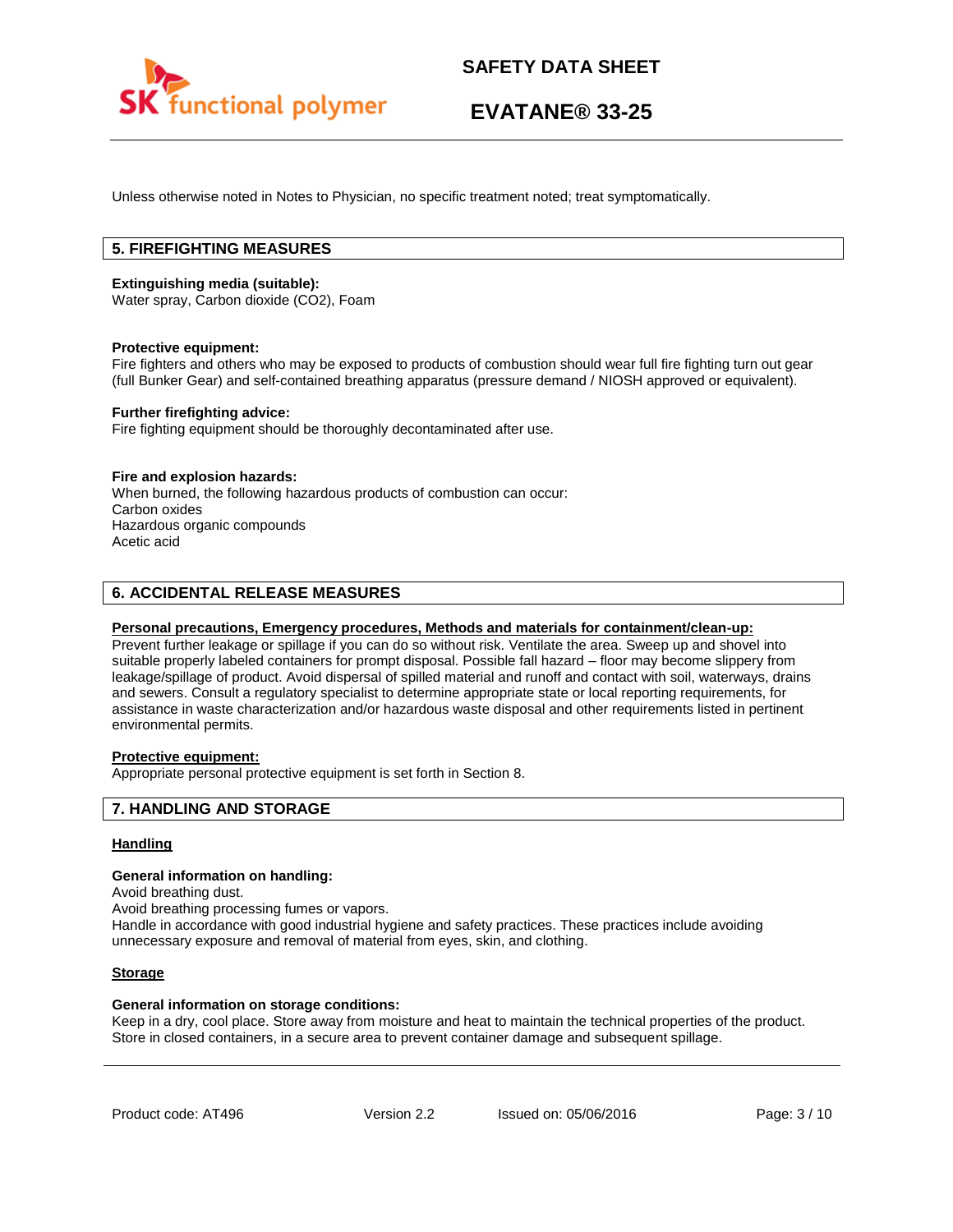

## **EVATANE® 33-25**

### **Storage stability – Remarks:**

Stable under recommended storage conditions.

#### **Storage incompatibility – General:**  None known.

## **8. EXPOSURE CONTROLS/PERSONAL PROTECTION**

### **Airborne Exposure Guidelines:**

### **Acetic acid ethenyl ester (108-05-4)**

US. ACGIH Threshold Limit Values

| Time weighted average             | 10 ppm |
|-----------------------------------|--------|
| Short Term Exposure Limit (STEL): | 15 ppm |

Only those components with exposure limits are printed in this section. Limits with skin contact designation above have skin contact effect. Air sampling alone is insufficient to accurately quantitate exposure. Measures to prevent significant cutaneous absorption may be required. Limits with a sensitizer designation above mean that exposure to this material may cause allergic reactions.

### **Engineering controls:**

Investigate engineering techniques to reduce exposures below airborne exposure limits or to otherwise reduce exposures. Provide ventilation if necessary to minimize exposures or to control exposure levels to below airborne exposure limits (if applicable see above).If practical, use local mechanical exhaust ventilation at sources of air contamination such as open process equipment.

### **Respiratory protection:**

Avoid breathing dust. Avoid breathing processing fumes or vapors. Where airborne exposure is likely or airborne exposure limits are exceeded (if applicable, see above), use NIOSH approved respiratory protection equipment appropriate to the material and/or its components and substances released during processing. Consult respirator manufacturer to determine appropriate type equipment for a given application. Observe respirator use limitations specified by NIOSH or the manufacturer. For emergency and other conditions where there may be a potential for significant exposure or where exposure limit may be significantly exceeded, use an approved full face positive-pressure, self-contained breathing apparatus or positive-pressure airline with auxiliary self-contained air supply. Respiratory protection programs must comply with 29 CFR § 1910.134.

### **Skin protection:**

Processing of this product releases vapors or fumes which may cause skin irritation. Minimize skin contamination by following good industrial hygiene practice. Wearing protective gloves is recommended. Wash hands and contaminated skin thoroughly after contact with processing fumes or vapors. Wash thoroughly after handling.

### **Eye protection:**

Use good industrial practice to avoid eye contact. Processing of this product releases vapors or fumes which may cause eye irritation. Where eye contact may be likely, wear chemical goggles and have eye flushing equipment available.

## **9. PHYSICAL AND CHEMICAL PROPERTIES**

Product code: AT496 **Version 2.2** Issued on: 05/06/2016 Page: 4/10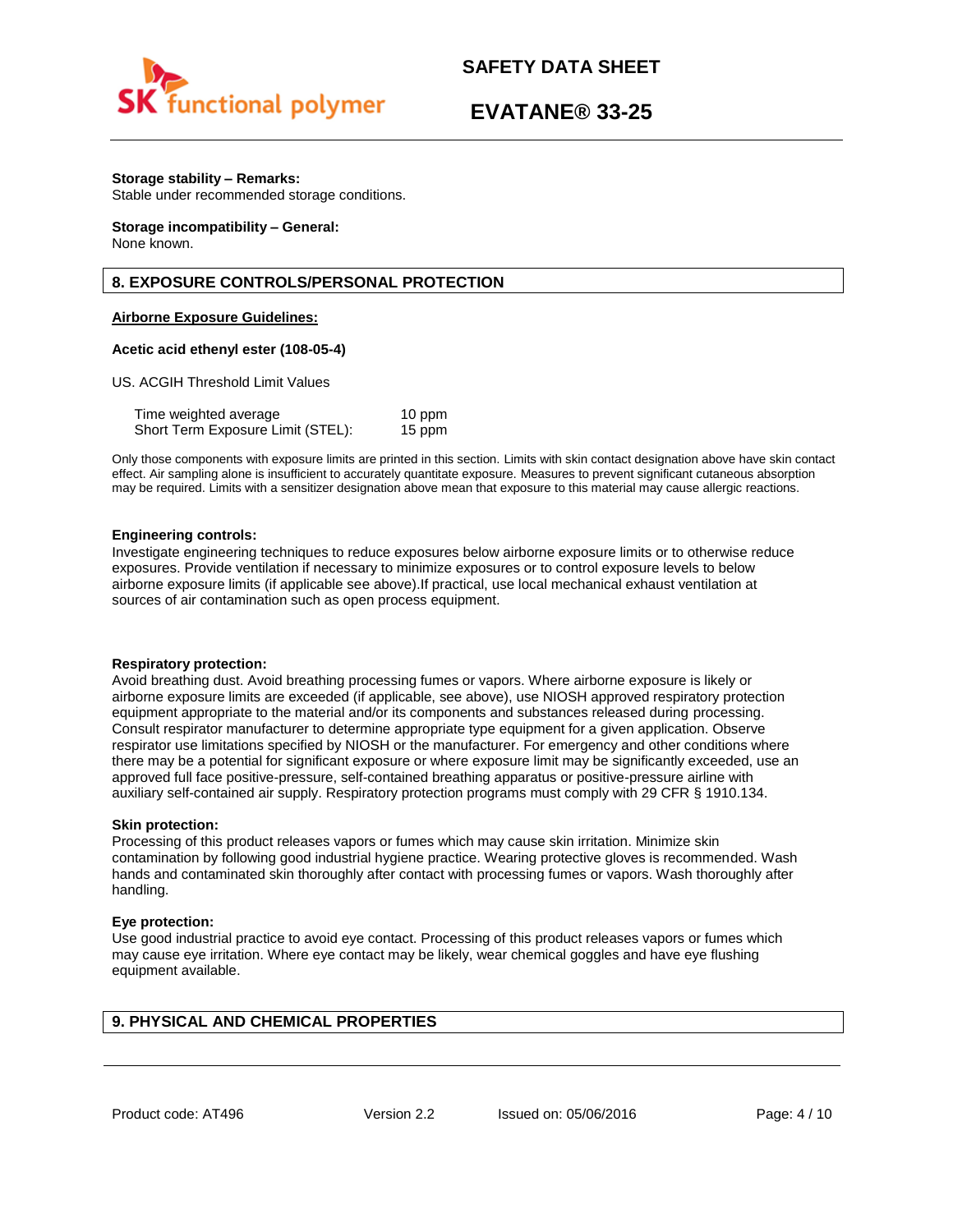

| Color:                                                           | white                                          |
|------------------------------------------------------------------|------------------------------------------------|
| <b>Physical state:</b>                                           | solid                                          |
| Form:                                                            | pellets                                        |
| Odor:                                                            | ester-like                                     |
| <b>Odor threshold:</b>                                           | No data available                              |
| <b>Flash point</b>                                               | Not applicable                                 |
| <b>Auto-ignition</b><br>temperature:                             | No data available                              |
| Lower flammable limit<br>$(LFL)$ :                               | No data available                              |
| <b>Upper flammable limit</b><br>(UFL):                           | No data available                              |
| pH:                                                              | Not applicable                                 |
| Density:                                                         | $0.96$ g/cm3                                   |
| Vapor pressure:                                                  | Not applicable                                 |
| Vapor density:                                                   | Not applicable                                 |
| <b>Boiling point/boiling</b><br>range:                           | No data available                              |
| <b>Melting point/range:</b>                                      | 145 °F (63 °C)                                 |
| Freezing point:                                                  | No data available                              |
| <b>Evaporation rate:</b>                                         | No data available                              |
| Solubility in water:                                             | estimated < 1.0 mg/l 68 °F (20 °C)             |
|                                                                  | insoluble (on the basis of its structure)      |
| Solubility in other<br>solvents: [qualitative and<br>quantative] | 77 °F (25 °C) Soluble in: Carbon tetrachloride |
| Viscosity, dynamic:                                              | No data available                              |
| <b>Oil/water partition</b><br>coefficient:                       | No data available                              |
| <b>Thermal decomposition</b>                                     | approx. 500 °F (260 °C)                        |
| <b>Flammability:</b>                                             | See GHS Classification in Section 2            |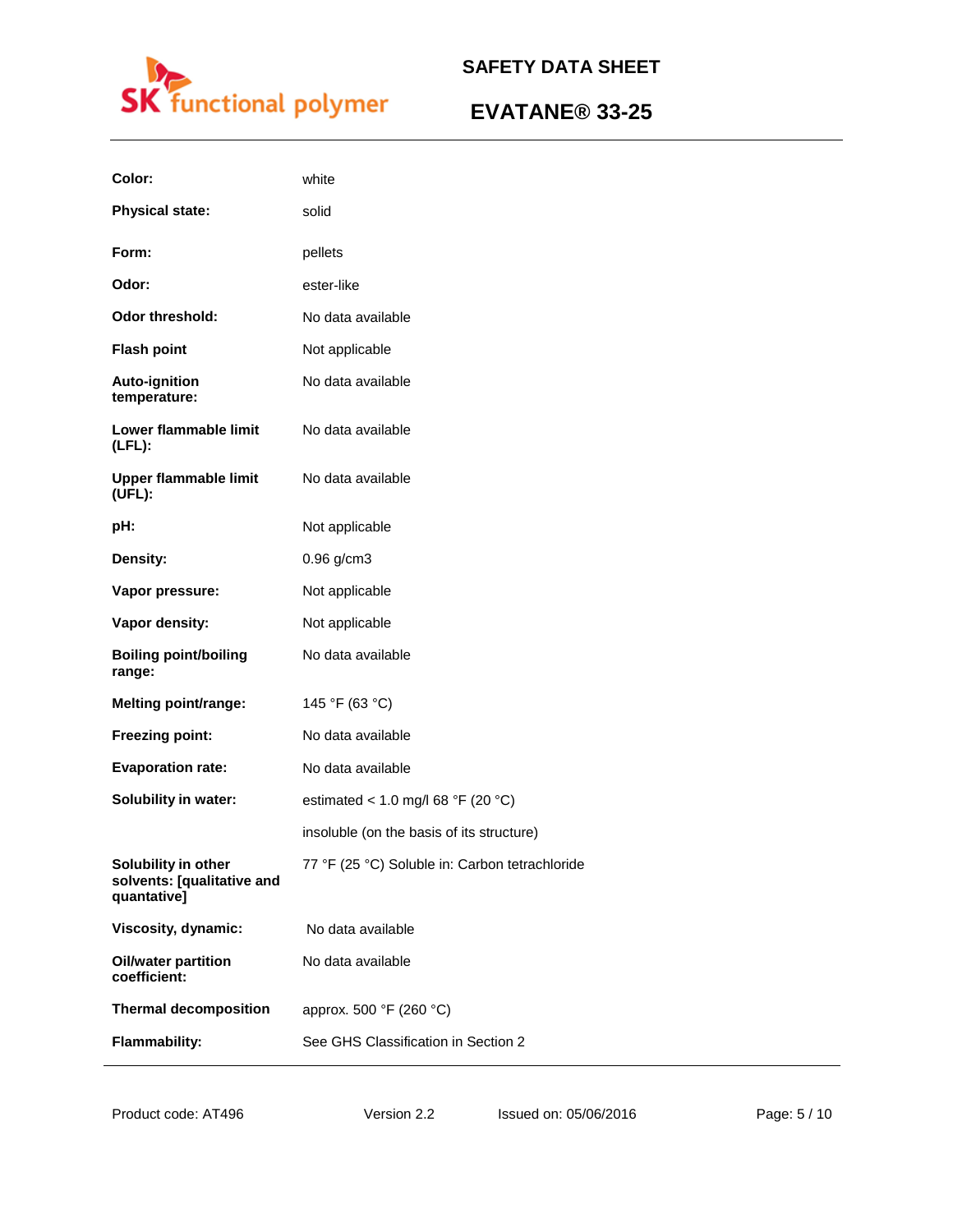

# **EVATANE® 33-25**

## **10. STABILITY AND REACTIVITY**

#### **Stability:**

The product is stable under normal handling and storage conditions.

## **Hazardous reactions:**

Hazardous polymerization does not occur.

### **Materials to avoid:**

None known.

### **Conditions / hazards to avoid:**

Avoid storing in moist and warm conditions. (to maintain the technical properties of the product). See Hazardous Decomposition Products below.

### **Hazardous decomposition products:**

Thermal decomposition giving toxic, flammable, and / or corrosive products: Carbon oxides Hazardous organic compounds Acetic acid

### **11. TOXICOLOGICAL INFORMATION**

Data on this material and/or its components are summarized below.

### **Data for Acetic acid ethenyl ester, polymer with ethene (24937-78-8)**

### **Acute toxicity**

**Oral:** May be harmful if swallowed. (rat) LD50 > 2,500 mg/kg.

#### **Other information**

The information presented is from representative materials with this Chemical Abstract Service (CAS) Registry number. The results vary depending on the size and composition of the test substance.

### **Data for Acetic acid ethenyl ester (108-05-4)**

### **Carcinogenicity**

Long term inhalation administration to rat / affected organ(s): lung, upper respiratory tract / signs: Increased incidence of tumors was reported.

Long term drinking water administration to rat and mouse / affected organ(s): Gastro-intestinal tract / signs: Increased incidence of tumors was reported. Classified by the International Agency for Research on Cancer as: Group 2B: Possibly carcinogenic to humans.

### **Genotoxicity**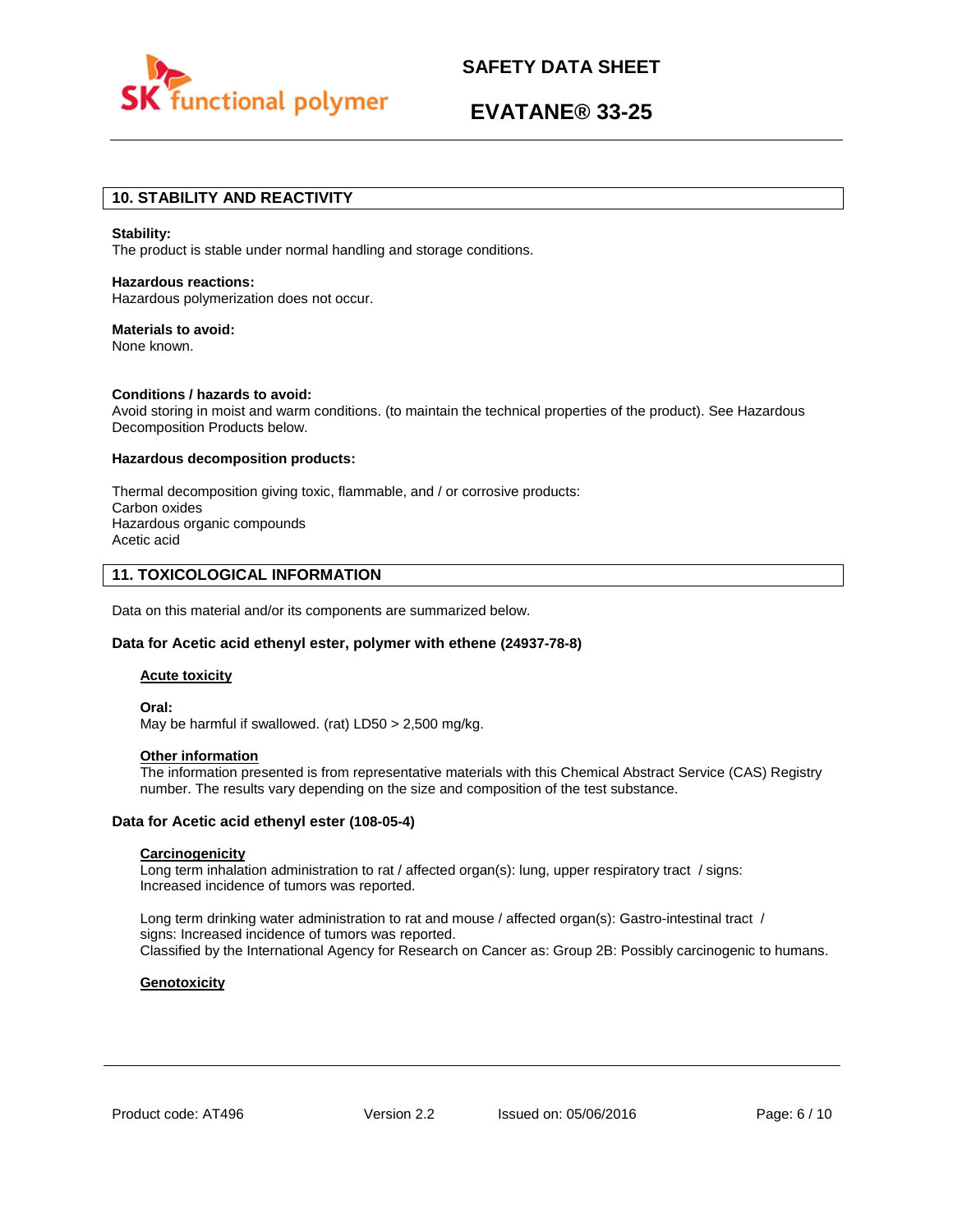

# **EVATANE® 33-25**

### **Assessment in Vitro:**

Both positive and negative responses for genetic changes were observed in laboratory tests using: animal cells

No genetic changes were observed in laboratory tests using: bacteria

### **Genotoxicity**

### **Assessment in Vivo:**

Both positive and negative responses for genetic changes were observed in laboratory tests using: rats, mice

### **Human experience**

### **Inhalation:**

Upper respiratory tract: irritation. (based on reports of occupational exposure to workers) (extent of injury depends on severity of exposure)

Eyes: irritation. (based on reports of occupational exposure to workers) (extent of injury depends on severity of exposure)

## **12. ECOLOGICAL INFORMATION**

### **Chemical Fate and Pathway**

No data are available.

### **Ecotoxicology**

No data are available.

## **13. DISPOSAL CONSIDERATIONS**

### **Waste disposal:**

Where possible recycling is preferred to disposal or incineration. If recycling is not an option, incinerate or dispose of in accordance with federal, state, and local regulations. Pigmented, filled and/or solvent laden product may require special disposal practices in accordance with federal, state and local regulations. Consult a regulatory specialist to determine appropriate state or local reporting requirements, for assistance in waste characterization and/or hazardous waste disposal and other requirements listed in pertinent environmental permits. Note: Chemical additions to, processing of, or otherwise altering this material may make this waste management information incomplete, inaccurate, or otherwise inappropriate. Furthermore, state and local waste disposal requirements may be more restrictive or otherwise different from federal laws and regulations.

## **14. TRANSPORT INFORMATION**

**US Department of Transportation (DOT):** not regulated

**International Maritime Dangerous Goods Code (IMDG):** not regulated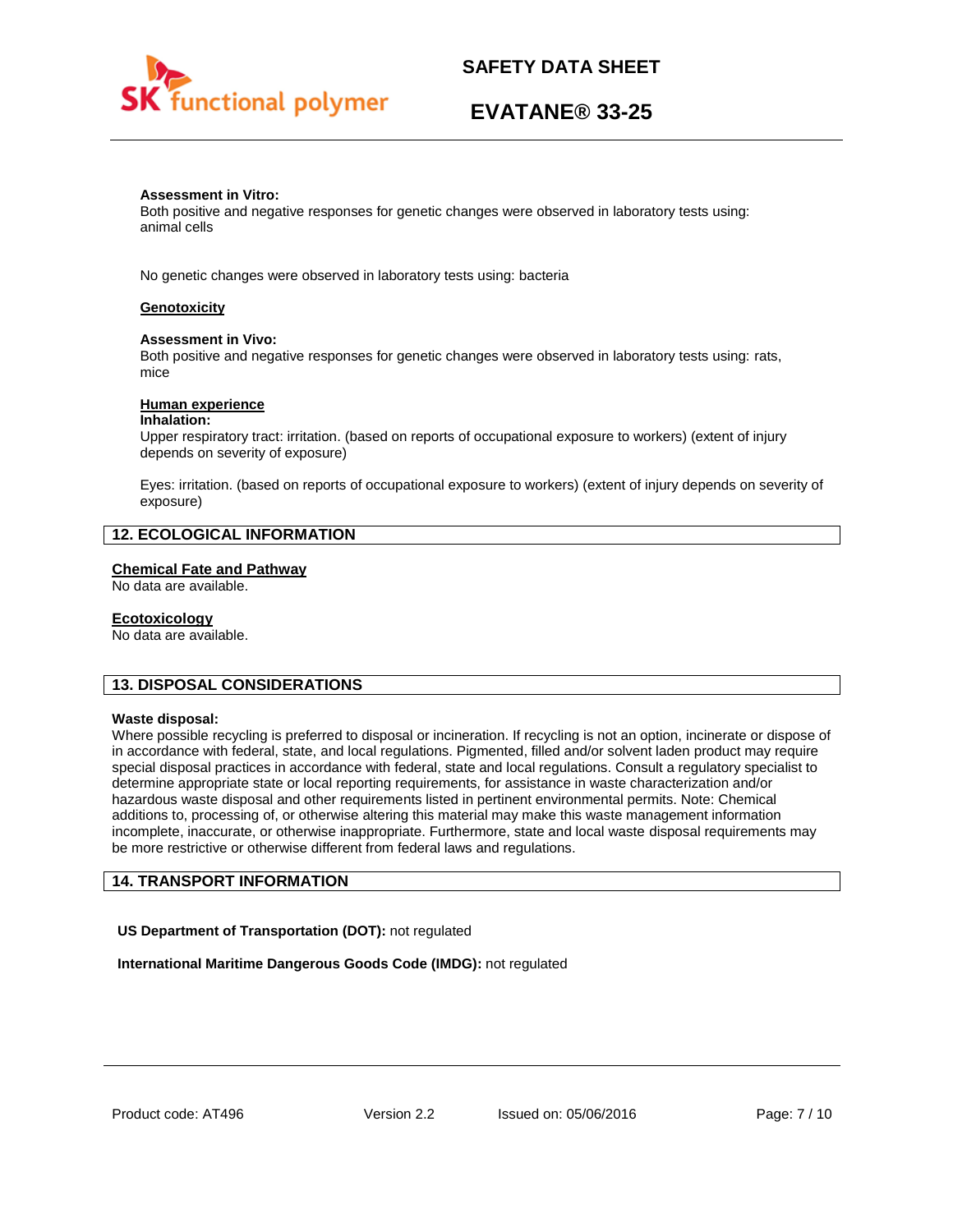

# **EVATANE® 33-25**

## **15. REGULATORY INFORMATION**

| <b>Chemical Inventory Status</b>                                      |               |                                                                  |
|-----------------------------------------------------------------------|---------------|------------------------------------------------------------------|
| EU. EINECS                                                            | <b>EINECS</b> | Conforms to                                                      |
| United States TSCA Inventory                                          | TSCA          | The components of this product are all on<br>the TSCA Inventory. |
| Canadian Domestic Substances List (DSL)                               | <b>DSL</b>    | All components of this product are on the<br>Canadian DSL        |
| China. Inventory of Existing Chemical Substances in<br>China (IECSC)  | IECSC (CN)    | Conforms to                                                      |
| Japan. ENCS - Existing and New Chemical<br>Substances Inventory       | ENCS (JP)     | Conforms to                                                      |
| Japan. ISHL - Inventory of Chemical Substances                        | ISHL (JP)     | Conforms to                                                      |
| Korea. Korean Existing Chemicals Inventory (KECI)                     | KECI (KR)     | Conforms to                                                      |
| Philippines Inventory of Chemicals and Chemical<br>Substances (PICCS) | PICCS (PH)    | Conforms to                                                      |
| Australia Inventory of Chemical Substances (AICS)                     | <b>AICS</b>   | Conforms to                                                      |

## **United States – Federal Regulations**

### **SARA Title III – Section 302 Extremely Hazardous Chemicals:**

| Chemical name             | CAS-No.  | SARA       | SARA       |
|---------------------------|----------|------------|------------|
|                           |          | Reportable | Threshold  |
|                           |          | Quantities | Planning   |
|                           |          |            | Quantity   |
| Acetic acid ethenyl ester | 108-05-4 | 5000 lbs   | $1000$ lbs |

### **SARA Title III - Section 311/312 Hazard Categories:**  No SARA Hazards

### **SARA Title III – Section 313 Toxic Chemicals:**

The following components are subject to reporting levels established by SARA Title III, Section 313:

| Chemical name             | CAS-No.  | De minimis<br>concentration | Reportable threshold:                                                                                           |
|---------------------------|----------|-----------------------------|-----------------------------------------------------------------------------------------------------------------|
| Acetic acid ethenyl ester | 108-05-4 | $0.1 \%$                    | 10000 lbs (Otherwise used<br>(non-<br>manufacturing/processing))<br>25000 lbs (Manufacturing<br>and processing) |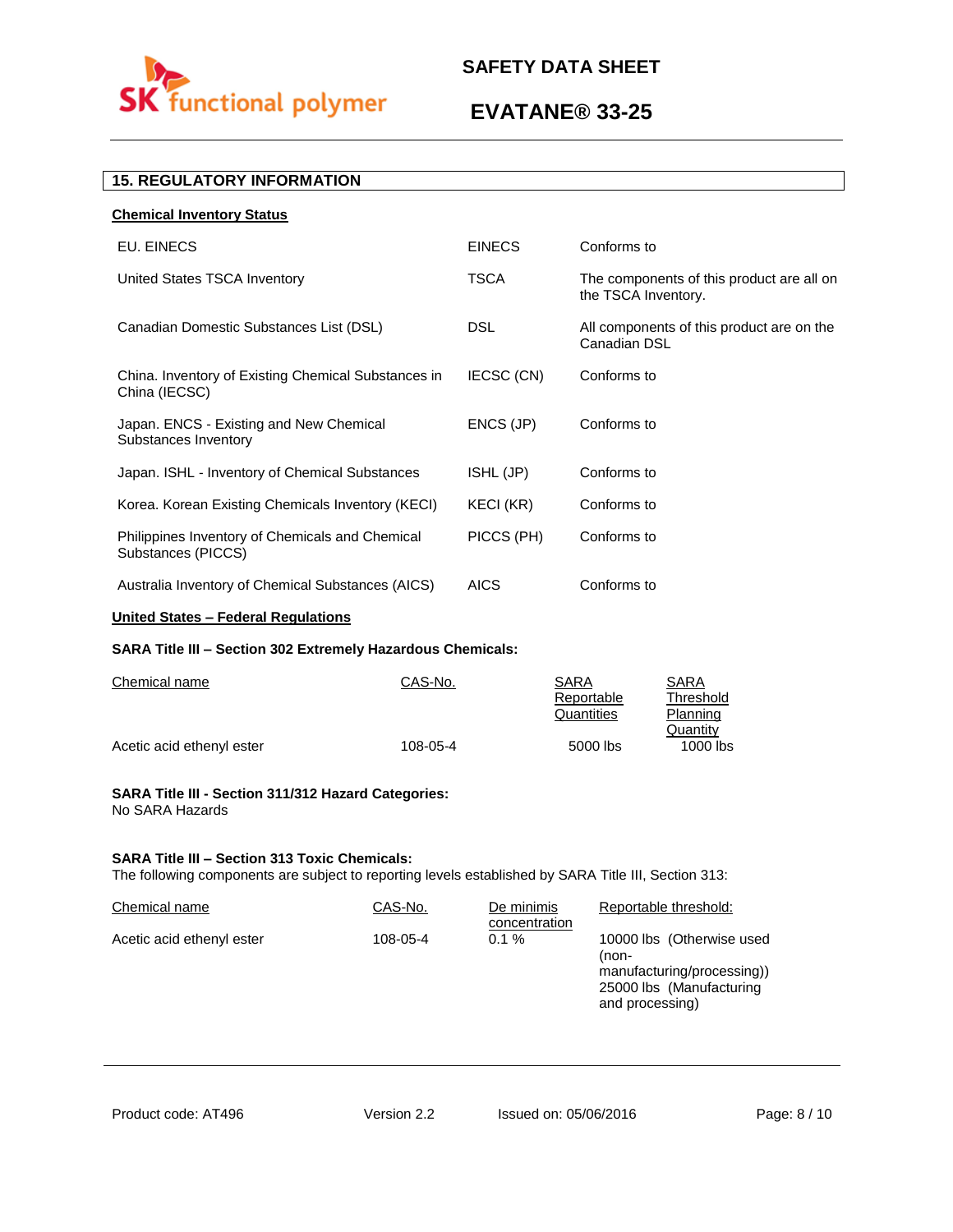

# **EVATANE® 33-25**

**Comprehensive Environmental Response, Compensation, and Liability Act (CERCLA) - Reportable Quantity (RQ):**

Chemical name CAS-No. Reportable quantity Acetic acid ethenyl ester 108-05-4 5000 lbs

### **United States – State Regulations**

### **New Jersey Right to Know**

No components are subject to the New Jersey Right to Know Act.

### **Pennsylvania Right to Know**

Chemical name Chemical name CAS-No. Acetic acid ethenyl ester, polymer with ethene 24937-78-8

**California Prop. 65**

This product does not contain any chemicals known to the State of California to cause cancer, birth defects, or any other reproductive defects.

## **16. OTHER INFORMATION**

### **Full text of H-Statements referred to under sections 2 and 3.**

- H225 Highly flammable liquid and vapour.
- H332 Harmful if inhaled.
- H335 May cause respiratory irritation.
- H351 Suspected of causing cancer.
- H411 Toxic to aquatic life with long lasting effects.

### **Latest Revision(s):**

| Revised Section(s): | Chapter 4 update |
|---------------------|------------------|
| Reference number:   | 000000027266     |
| Date of Revision:   | 05/06/2016       |
| Date Printed:       | 07/23/2016       |

The statements, technical information and recommendations contained herein are believed to be accurate as of the date hereof. Since the conditions and methods of use of the product and of the information referred to herein are beyond our control, SKGCA expressly disclaims any and all liability as to any results obtained or arising from any use of the product reliance on such information; NO WARRANT OF FIRNESS FOR ANY PARTICULAR PURPOSE, WARRANTY OF MERCHANTABILITY OR ANY OTHER WARRANTY, EXPRESSED OR IMPLIED IS MADE CONCERNING THE GOODS DESCIRBED OR THE INFORMATION PROVIDED HERIN. The information provided herein relates only to the specific product designated and may not be applicable when such product is used in combination with other materials or in any process. The user should thoroughly test any application before commercialization. Nothing contained herein constitutes a license to practice under any patent, it should not be construed as an inducement to infringe any patent, and the user is advised to take appropriate steps to be sure that any proposed use of the product will not result in patent infringement. See SDS for Health & Safety Considerations.

Product code: AT496 **Version 2.2** Issued on: 05/06/2016 Page: 9 / 10